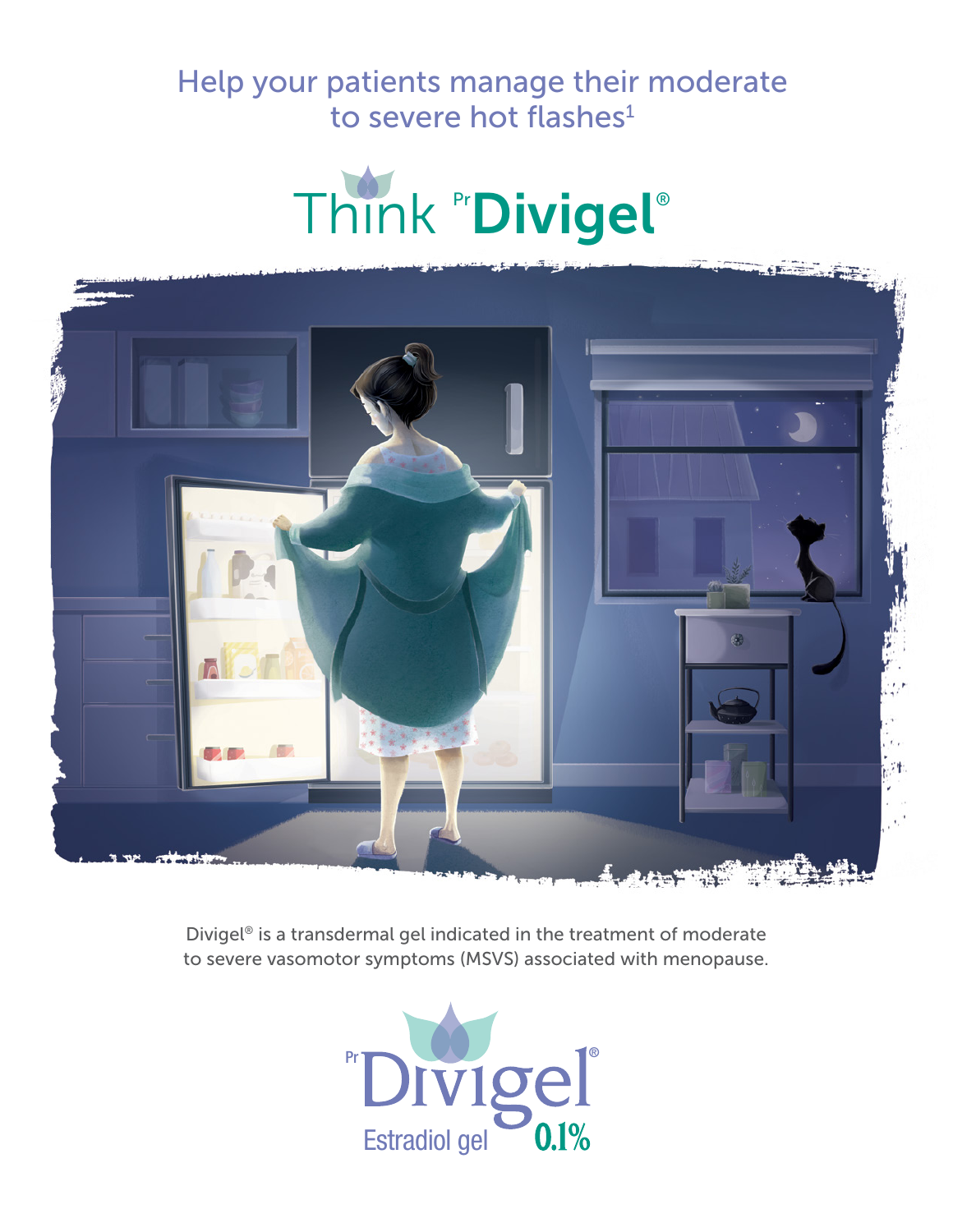### Menopause affects all women at some point in their lives<sup>2</sup>



### Vasomotor symptoms (VS) affect 60% to 80% of women entering menopause

- Most postmenopausal women (60%) experience hot flashes for less than 7 years, but these can persist for 15 years or more.2
- Estrogens with or without progestins should be prescribed for the shortest period possible for the recognized indication.



Women should be offered a regimen containing both estrogen and progestogen (unless they have had a hysterectomy) $2$ 

> • Estrogen therapy (with or without progestin therapy) remains the most effective treatment for VS associated with menopause.2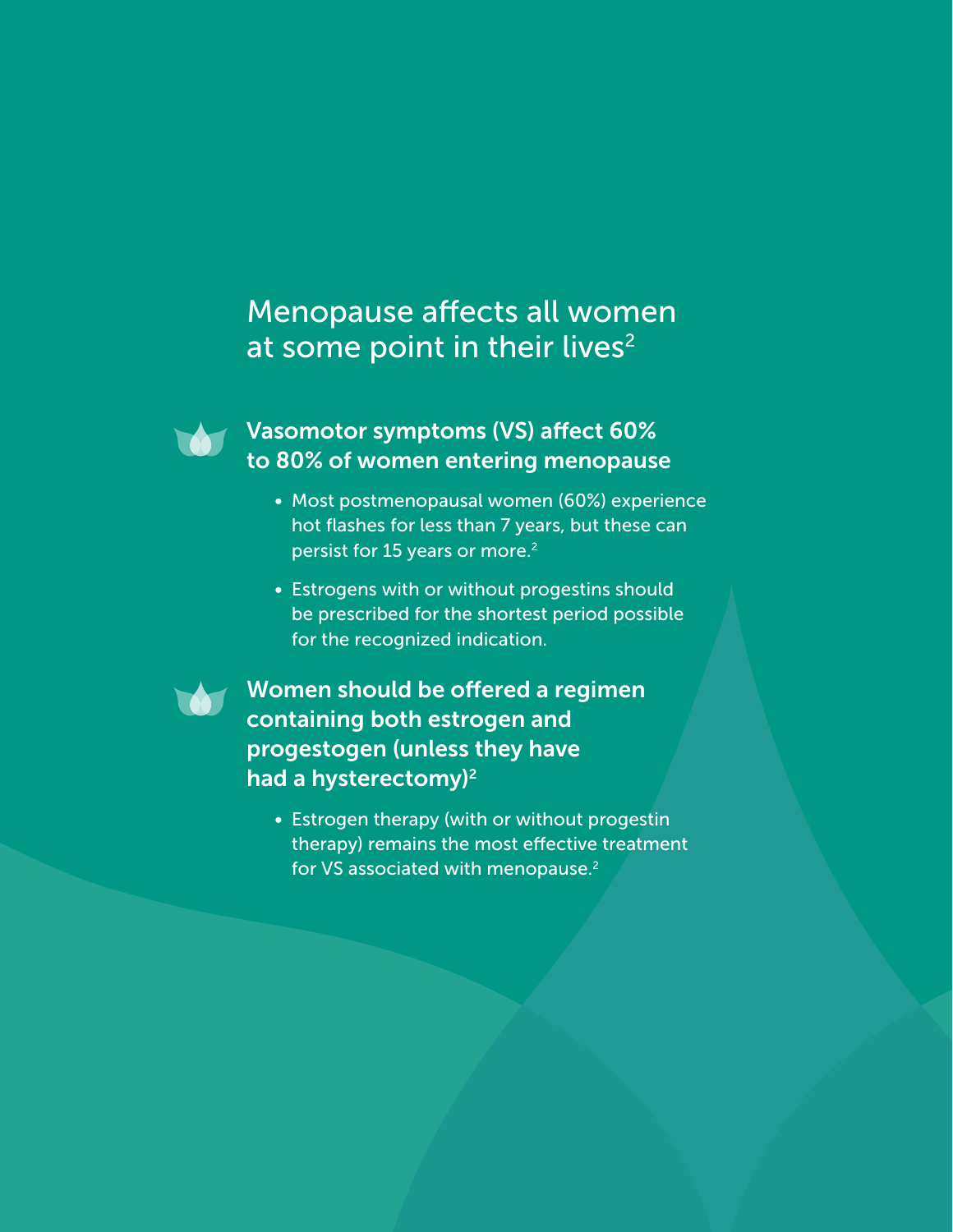# Help your patients to severe hot flashes<sup>1</sup>



### Flexible dosing and packets that are designed to be convenient and easy to use

- Divigel<sup>®</sup> comes in three dose strengths, including the lowest daily estrogen dose of transdermal estradiol gel available in Canada (0.25 mg Divigel® dose).3 \*
- Divigel® comes in small, portable packets that were designed to be easy to use at home and travel-friendly.

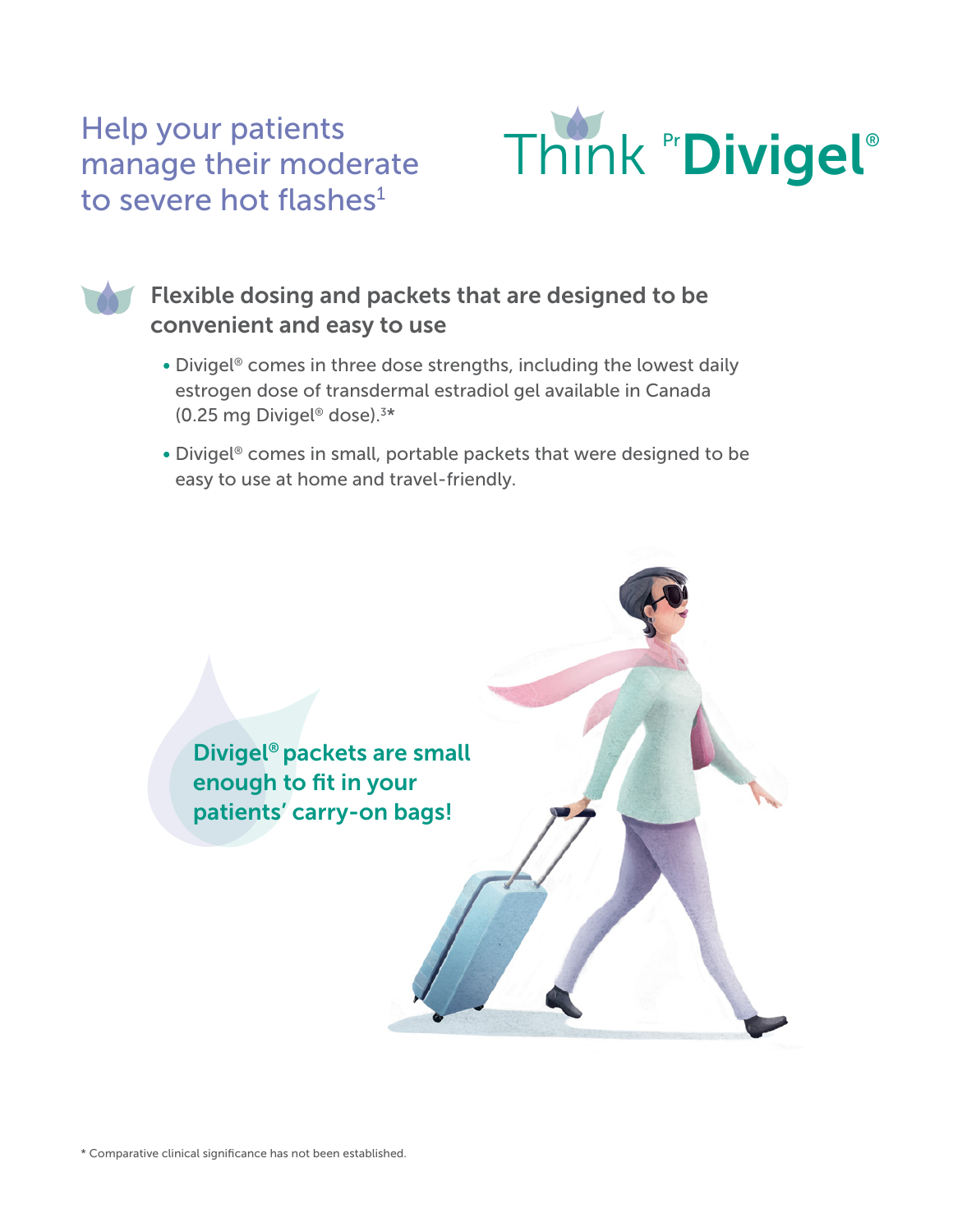### Divigel® was shown to reduce the frequency and severity of moderate to severe hot flashes<sup>1</sup>

### Divigel® demonstrated a significant reduction in the frequency of daily hot flashes\*

• Divigel® reduced the frequency of moderate to severe hot flashes by 65% to 83% at 12 weeks.

Divigel® 1.0 mg/day was shown to eliminate over 8 out of 10 hot flashes at week 12 (versus the baseline mean)



### Mean change in daily frequency of MSVS at week 12

\* A randomized, double-blind, placebo-controlled trial evaluated the efficacy of 12 weeks of treatment with three different daily doses of Divigel®: 0.25 mg, 0.5 mg, 1.0 mg for vasomotor symptoms in 495 postmenopausal women ages 34–89 years of age (mean age 54.6). Patients had at least 50 moderate to severe hot flashes per week at baseline (2-week period prior to treatment). Baseline values for frequency; Divigel® 1.0 mg: 10.69; 0.5 mg: 10.86; 0.25 mg: 12.11; Placebo: 10.79.

† Statistically significant compared to placebo at the 0.001 level.

Chart adapted from Product Monograph.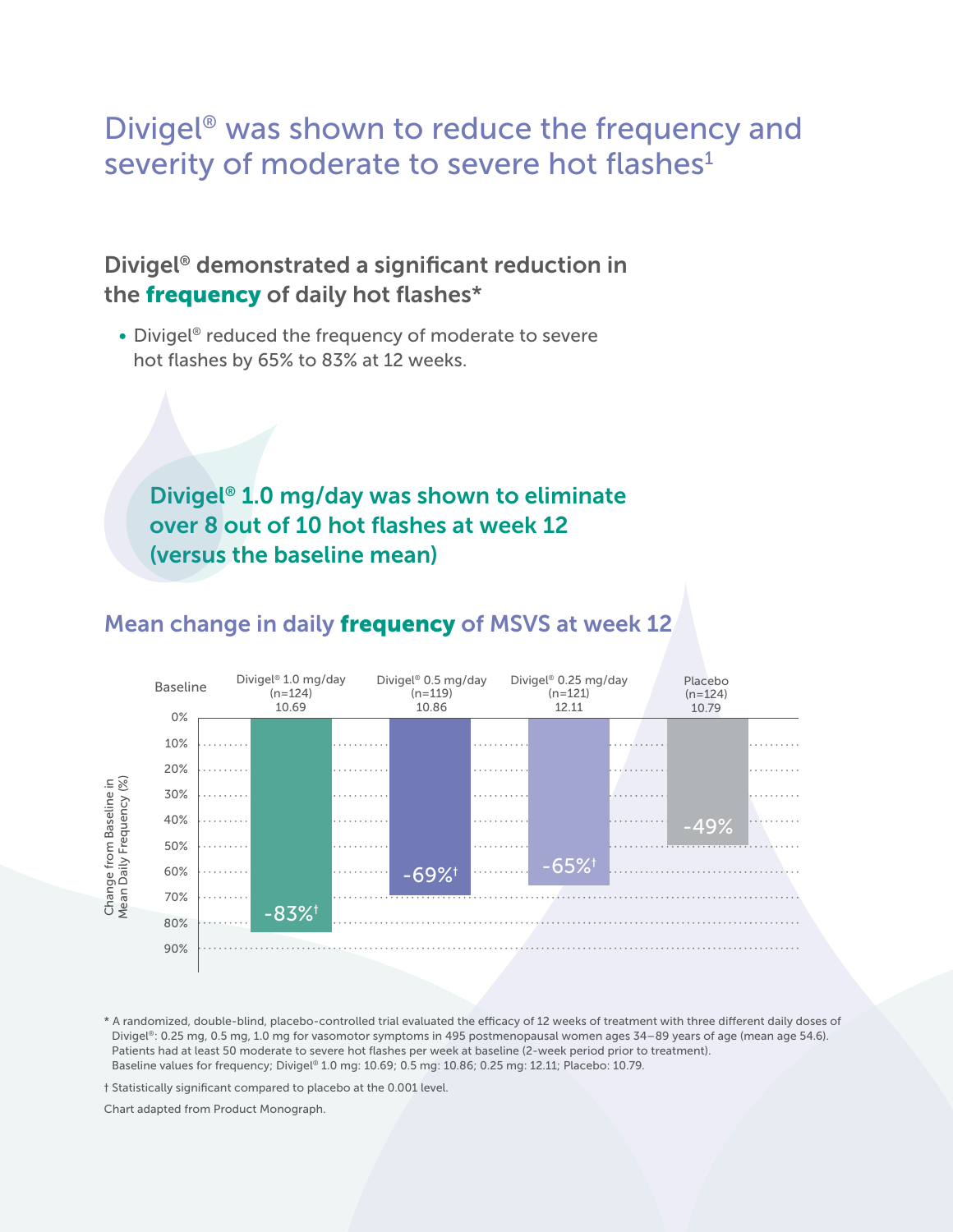

### Divigel® demonstrated a significant reduction in the severity of daily hot flashes\*

- Severity of hot flashes was significantly reduced with Divigel® 1.0 mg compared to placebo by week 2 and with all three Divigel® doses compared to placebo by week 5.
- Divigel® was shown to reduce the severity of hot flashes by 33% to 55% (versus baseline mean) at 12 weeks.



#### Mean change in daily severity of MSVS at week 12

\* A randomized, double-blind, placebo-controlled trial evaluated the efficacy of 12 weeks of treatment with three different daily doses of Divigel®: 0.25 mg, 0.5 mg, 1.0 mg for vasomotor symptoms in 495 postmenopausal women ages 34-89 years of age (mean age 54.6). Patients had at least 50 moderate to severe hot flashes per week at baseline (2-week period prior to treatment).

†, ‡, § Statistically significant compared to placebo at the 0.001, 0.01, and 0.05 levels, respectively.

Percentages shown in the figure are % changes from baseline. *p* values are Divigel® vs. placebo.

Baseline values for severity: Divigel® 1.0 mg: 2.52; 0.5 mg: 2.52; 0.25 mg: 2.53; Placebo: 2.53.

Chart adapted from Product Monograph

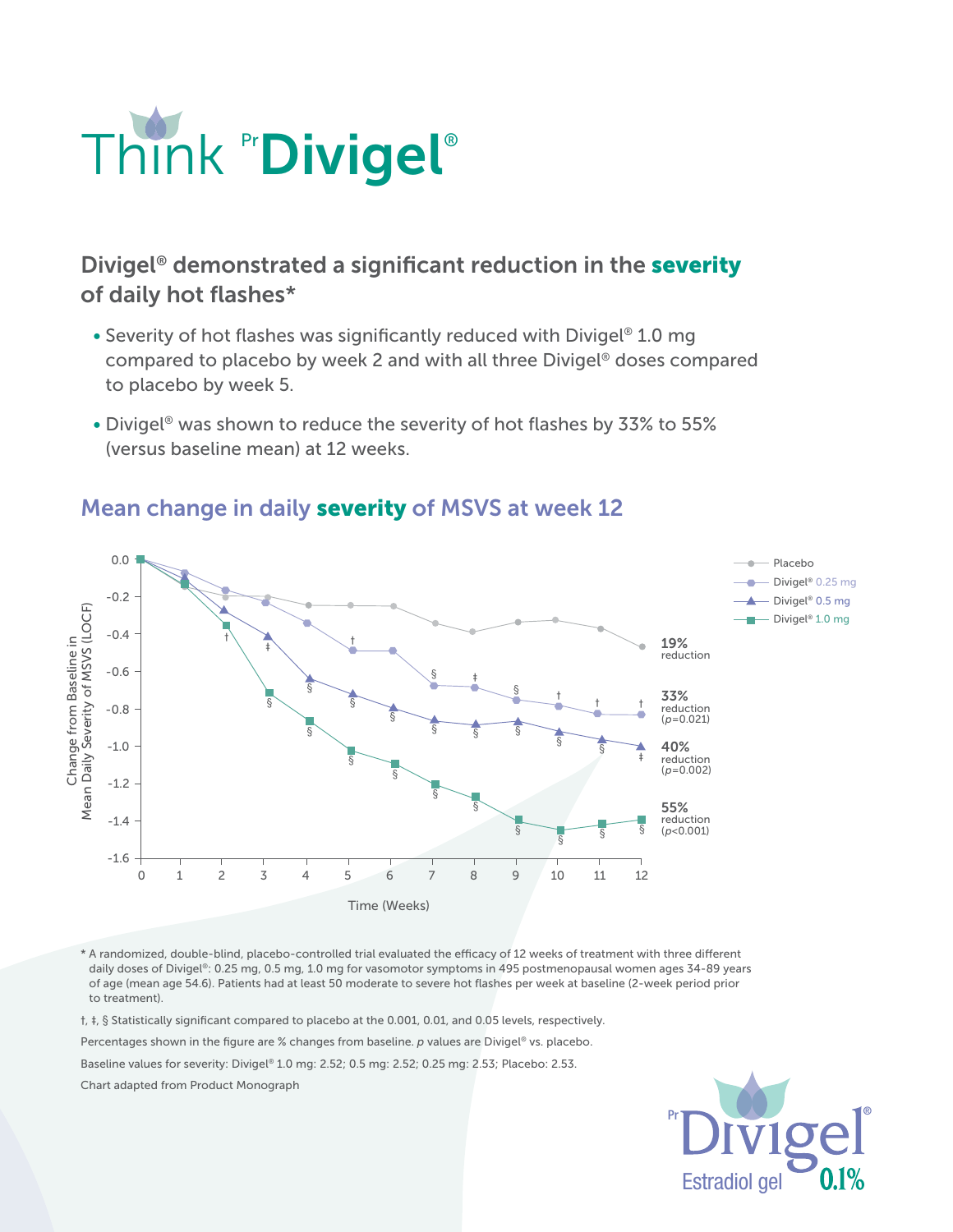### Safety and tolerability profile<sup>1</sup>

### Number (%) of Subjects with Common Adverse Events in a 12-Week Placebo-Controlled Study of Divigel®\*

|                                                                                                         | <b>Divigel®</b>                       |                                      |                                      | <b>Placebo</b>             |
|---------------------------------------------------------------------------------------------------------|---------------------------------------|--------------------------------------|--------------------------------------|----------------------------|
| <b>System Organ Class</b><br>Preferred term                                                             | $0.25$ g/day<br>$N = 122$<br>$n (\%)$ | $0.5$ g/day<br>$N = 123$<br>$n (\%)$ | $1.0$ g/day<br>$N = 125$<br>$n (\%)$ | $N = 125$<br>$n (\%)$      |
| Infections & Infestations<br>Nasopharyngitis<br>Upper respiratory tract infection<br>Vaginal mycosis    | 7(5.7)<br>7(5.7)<br>1(0.8)            | 5(4.1)<br>3(2.4)<br>3(2.4)           | 6(4.8)<br>2(1.6)<br>8(6.4)           | 5(4.0)<br>2(1.6)<br>4(3.2) |
| <b>Reproductive System &amp;</b><br><b>Breast Disorders</b><br><b>Breast tenderness</b><br>Metrorrhagia | 3(2.5)<br>5(4.1)                      | 7(5.7)<br>7(5.7)                     | 11(8.8)<br>12(9.6)                   | 2(1.6)<br>2(1.6)           |
| Vaginal hemorrhage                                                                                      | 4(3.3)                                | 3(2.4)                               | 10(8.0)                              | $\overline{0}$             |

Divigel® was studied at doses of 0.25, 0.5 and 1.0 g/day in a 12-week, double-blind, placebo-controlled study.

The first follow-up examination should be done within 3–6 months after initiation of treatment to assess response to treatment.

> Application site reactions were demonstrated in <1% of patients using Divigel®

\* Adverse events reported by ≥5% of patients in any treatment group.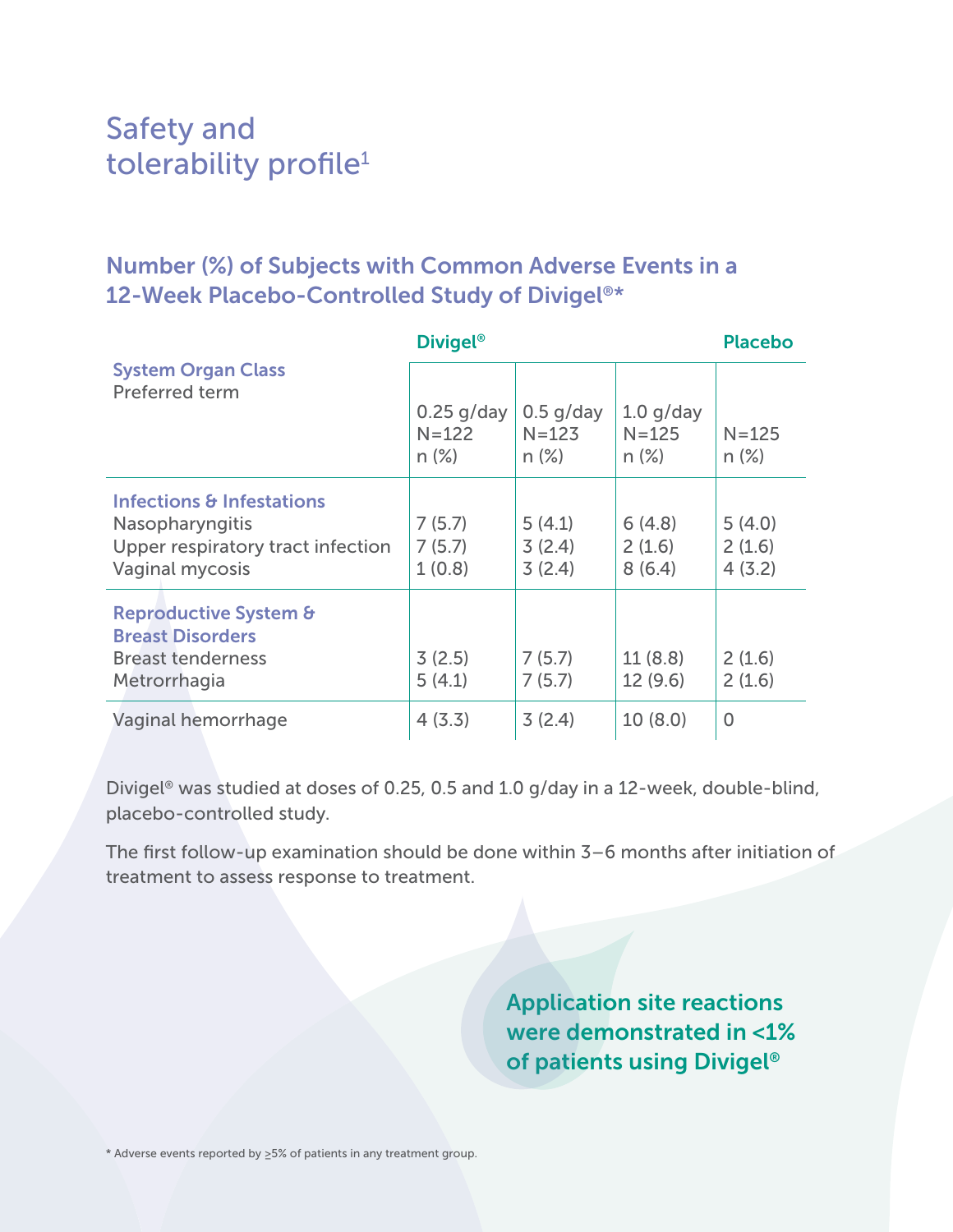### Divigel® safety information<sup>1</sup>

#### Indications and clinical use:

Divigel® (estradiol gel) 0.1% is indicated in the treatment of moderate to severe vasomotor symptoms associated with menopause. Divigel® should be prescribed with an appropriate dosage of progestin for women with intact uteri in order to prevent endometrial hyperplasia/ carcinoma.

#### Contraindications:

- Hypersensitivity to this drug or to any ingredient in the formulation or component of the container
- Liver dysfunction or ongoing disease
- Known or suspected estrogen-dependent malignant neoplasia
- Endometrial hyperplasia
- Known, suspected, or history of breast cancer
- Undiagnosed abnormal genital bleeding
- Known or suspected pregnancy
- Active or history of arterial thromboembolic disease
- Active or history of confirmed venous thromboembolism or active thrombophlebitis
- Ophthalmic vascular disease resulting in vision loss
- Breast feeding
- Classic migraine
- Use in children
- Geriatric use ≥65

#### Most serious warnings and precautions:

The Women's Health Initiative (WHI) trial (estrogen plus progestin arm) indicated increased risk of:

Myocardial infarction (MI), stroke, invasive breast cancer, pulmonary emboli and deep vein thrombosis: Based on the Women's Health Initiative (WHI) trial (estrogen plus progestin arm).

Stroke and deep vein thrombosis: Based on the estrogen-alone arm of the WHI.

Therefore when prescribing estrogens with or without progestins, the following should be given serious consideration:

- Should not be prescribed for primary or secondary prevention of cardiovascular diseases
- Should be prescribed at the lowest effective dose
- Should be prescribed for the **shortest period** possible

**Ovarian Cancer:** Some recent studies have found that HRT (estrogen-alone and estrogen plus progestin) therapies have been associated with an increased risk of ovarian cancer.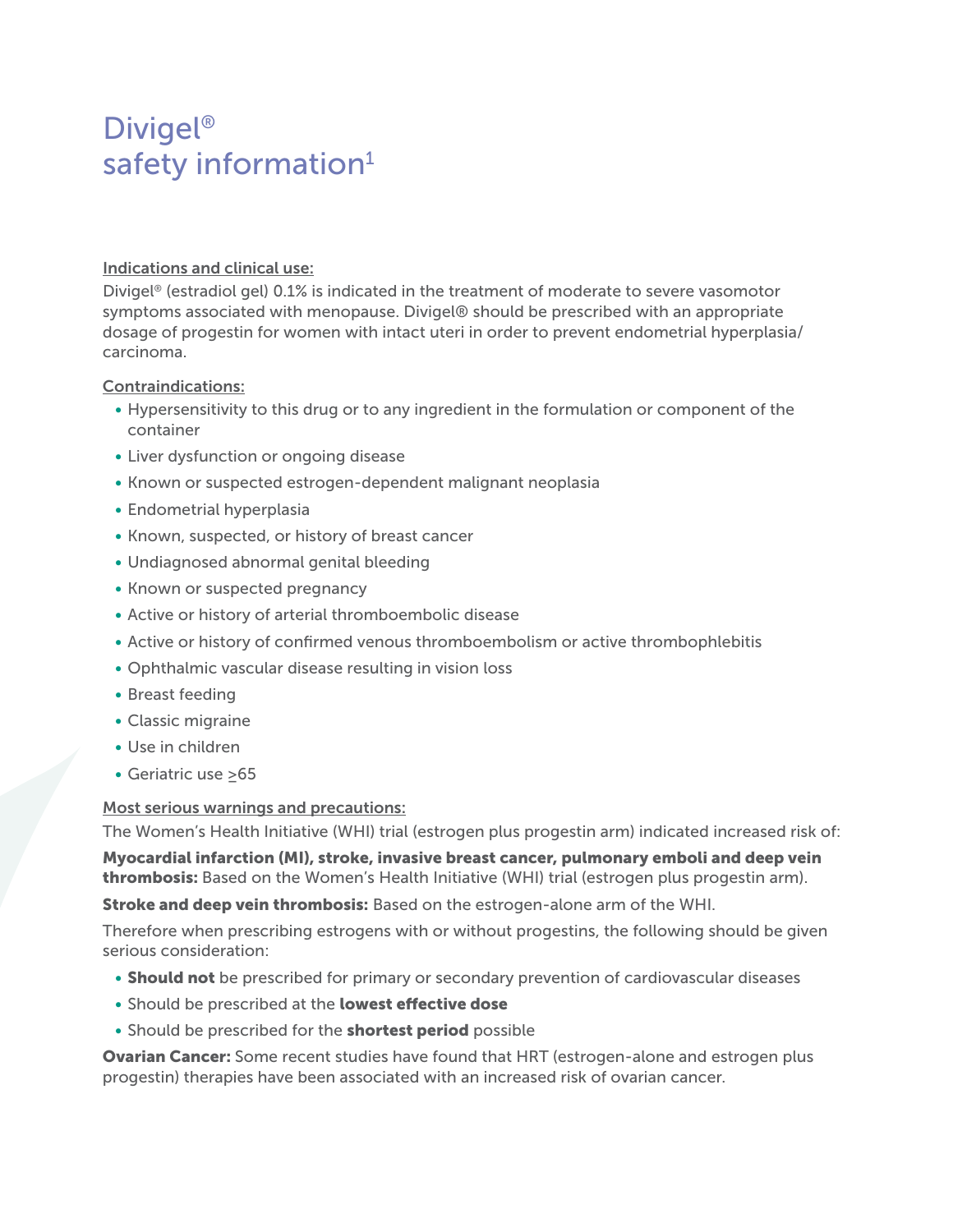#### Other relevant warnings and precautions:

- Increased blood pressure
- Monitor for diabetic patients or patients predisposed to diabetes
- Monitor for patients with familial hyperlipidemias or porphyria lipid-lowering measures are recommended prior to treatment
- Use with caution in metabolic and malignant bone diseases associated with hypercalcemia and in renal insufficiency
- Hypothyroidism monitor thyroid function regularly
- Abnormal vaginal bleeding should prompt appropriate diagnostic measures
- Pre-existing uterine leiomyomata may increase in size
- Previous diagnosis of endometriosis may reappear or become aggravated
- Increased risk of developing venous thromboembolism
- Increase in the risk of gallbladder disease
- Use with caution in patients with a history of liver and/or biliary disorders
- Conduct liver function tests periodically in patients with suspected hepatic disease
- Discontinue in patients with visual disturbances, classical migraine, transient aphasia, paralysis or loss of consciousness
- Increased risk of developing probable dementia in women over 65
- Fluid retention caution in patients with cardiac or renal dysfunction, epilepsy or asthma

#### For more information:

Please consult the Product Monograph at https://pdf.hres.ca/dpd\_pm/00050175.PDF for important information relating to adverse reactions, drug interactions, and dosing information. The Product Monograph is also available by calling 1-855-519-8382.

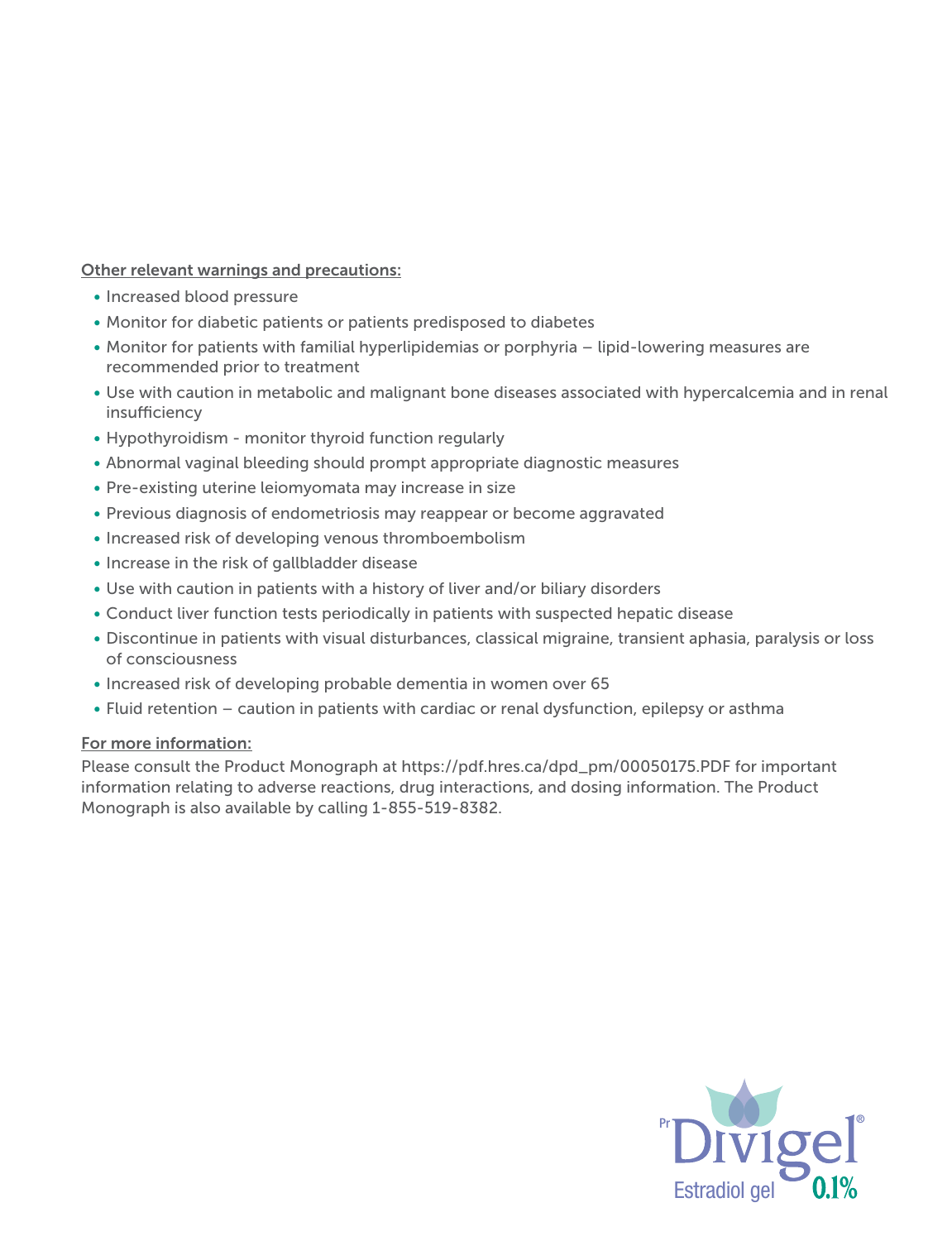## Applying Divigel® to the body<sup>1</sup>



### When

Divigel® should be applied once daily, at the same time each day. The patient's hands should be washed and dried thoroughly before selecting a single foil packet (one daily dose).



### Three different Divigel® doses

Divigel® comes in three dose strengths, including the lowest daily estrogen dose of transdermal estradiol gel available (0.25 mg Divigel® dose).<sup>3\*</sup>

Flexible dosing may facilitate upward or downward titration.

### **Where**

Divigel® should be applied to clean, dry, intact skin (without cuts or scrapes) on the upper right or left thigh. Patients should alternate between the right and left thigh each day to help prevent skin irritation.

Divigel® is applied to a small portion of the upper thigh – an area of about 5 by 7 inches (approximately the size of one hand).



The 0.25 mg Divigel® dose is the lowest daily estrogen dose available in Canada!<sup>5\*</sup>